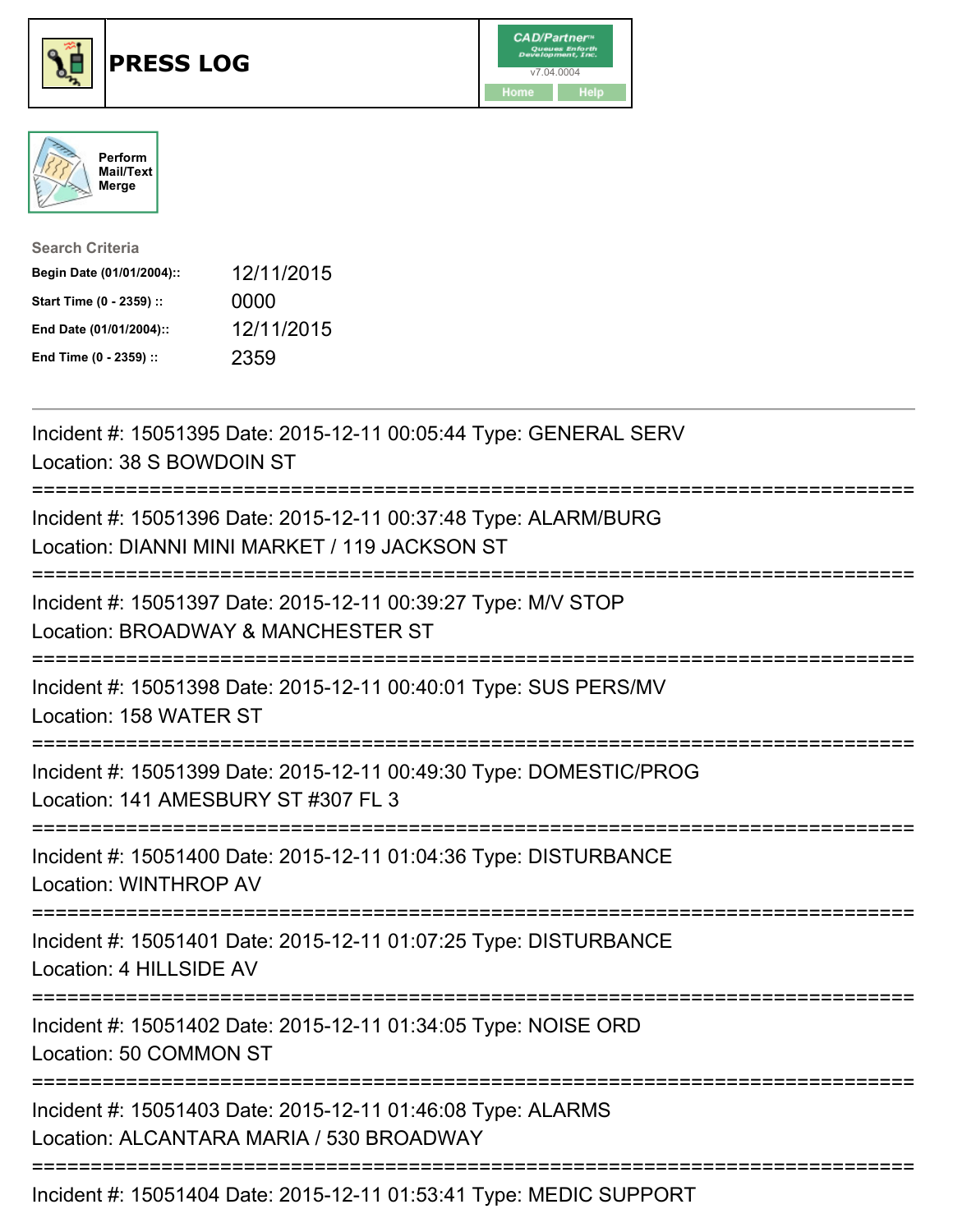Location: 18 WINTHROP AV FL 1

=========================================================================== Incident #: 15051405 Date: 2015-12-11 02:00:48 Type: B&E/MV/PAST Location: 226 ESSEX ST =========================================================================== Incident #: 15051406 Date: 2015-12-11 02:24:52 Type: MEDIC SUPPORT Location: 7-ELEVEN / HAMPSHIRE ST & LOWELL ST =========================================================================== Incident #: 15051407 Date: 2015-12-11 03:06:50 Type: M/V STOP Location: FERRY ST EAST HAVERHILL ST =========================================================================== Incident #: 15051408 Date: 2015-12-11 03:50:11 Type: ALARMS Location: HABIT-OPCO / 10 EMBANKMENT RD =========================================================================== Incident #: 15051409 Date: 2015-12-11 04:06:10 Type: ALARMS Location: BROTHERS PIZZA / 145 LAWRENCE ST =========================================================================== Incident #: 15051410 Date: 2015-12-11 05:49:13 Type: M/V STOP Location: AMESBURY & LEBANON =========================================================================== Incident #: 15051411 Date: 2015-12-11 05:52:44 Type: ALARM/BURG Location: POLLO TIPACO / 190 LAWRENCE ST =========================================================================== Incident #: 15051412 Date: 2015-12-11 07:05:23 Type: PARK & WALK Location: BROADWAY =========================================================================== Incident #: 15051413 Date: 2015-12-11 07:09:33 Type: MAL DAMAGE Location: 110 JACKSON ST =========================================================================== Incident #: 15051414 Date: 2015-12-11 07:29:23 Type: PRISONER CHK Location: 90 LOWELL ST =========================================================================== Incident #: 15051415 Date: 2015-12-11 08:00:14 Type: SUS PERS/MV Location: 12 FALMOUTH ST =========================================================================== Incident #: 15051416 Date: 2015-12-11 08:02:40 Type: ALARMS Location: 198 GARDEN ST =========================================================================== Incident #: 15051417 Date: 2015-12-11 08:14:16 Type: A&B PAST Location: 165 CRAWFORD ST =========================================================================== Incident #: 15051418 Date: 2015-12-11 08:22:30 Type: CLOSE STREET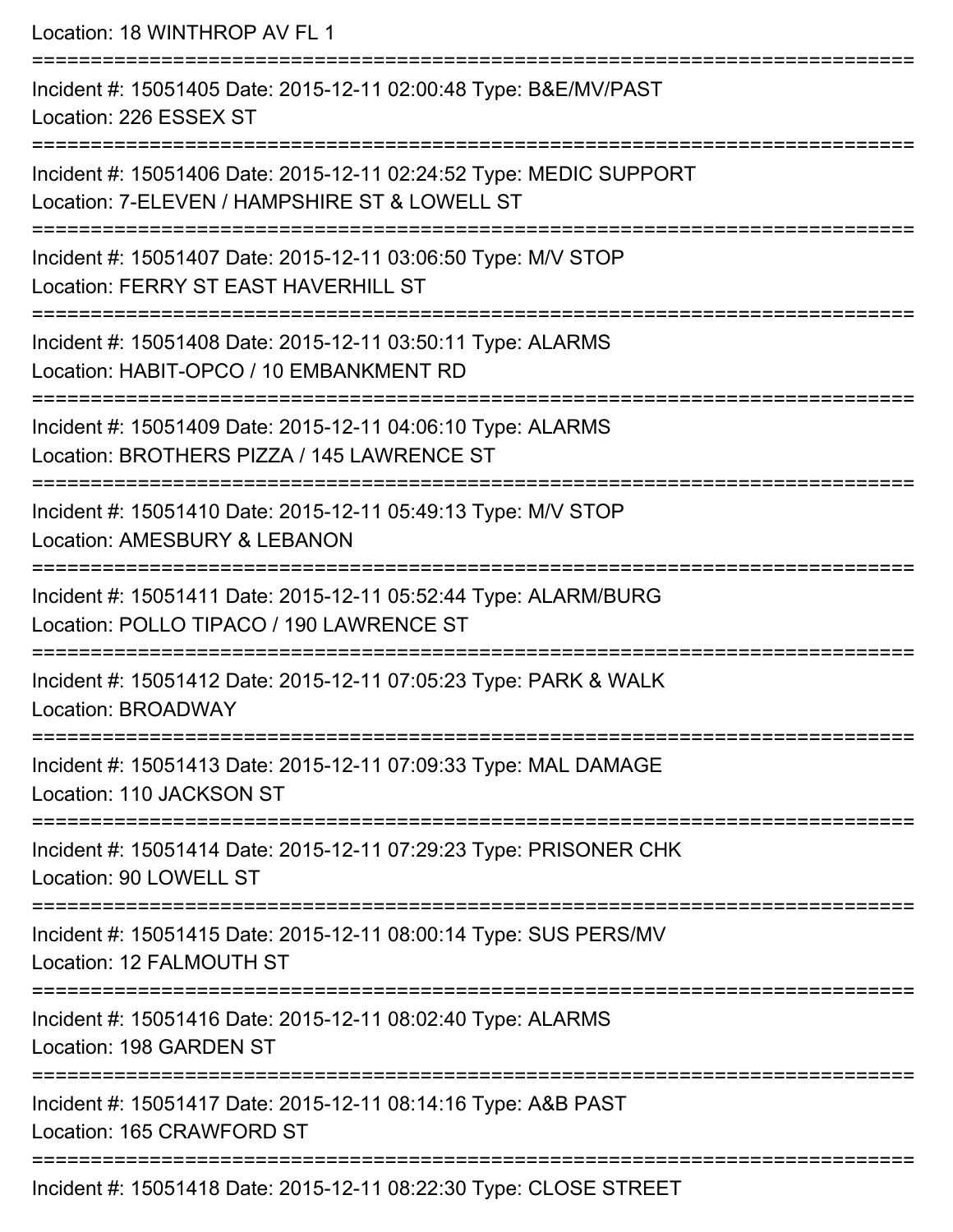| Incident #: 15051419 Date: 2015-12-11 08:41:35 Type: ALARMS<br>Location: WIRELESS CHOICE / 67 JACKSON ST                          |
|-----------------------------------------------------------------------------------------------------------------------------------|
| Incident #: 15051420 Date: 2015-12-11 08:49:19 Type: DISTURBANCE<br>Location: 581 ANDOVER ST                                      |
| Incident #: 15051421 Date: 2015-12-11 08:59:01 Type: AUTO ACC/NO PI<br>Location: CANAL ST & UNION ST                              |
| Incident #: 15051422 Date: 2015-12-11 09:11:41 Type: DOMESTIC/PROG<br>Location: 49 WARREN ST FL 1                                 |
| Incident #: 15051423 Date: 2015-12-11 09:35:02 Type: AUTO ACC/PI<br>Location: 333 ESSEX ST                                        |
| Incident #: 15051424 Date: 2015-12-11 09:49:46 Type: 209A/SERVE<br>Location: 3 STEVENS ST #A                                      |
| Incident #: 15051425 Date: 2015-12-11 09:58:46 Type: DRUG OVERDOSE<br>Location: 150 BERKELEY ST                                   |
| Incident #: 15051426 Date: 2015-12-11 10:05:02 Type: ALARM/HOLD<br>Location: ATM RUSSELL BLDG / 1 GENERAL ST                      |
| Incident #: 15051427 Date: 2015-12-11 10:15:57 Type: DISABLED MV<br>Location: ESSEX ST & MARGIN ST                                |
| Incident #: 15051428 Date: 2015-12-11 10:20:32 Type: ALARM/BURG<br>Location: PEYRERA RESD. / 162 WALNUT ST #1                     |
| Incident #: 15051429 Date: 2015-12-11 10:22:16 Type: 209A/VIOLATION<br>Location: 114 AMES ST<br>-================================ |
| Incident #: 15051430 Date: 2015-12-11 10:24:48 Type: DRUG VIO<br>Location: 1 BROADWAY                                             |
| Incident #: 15051431 Date: 2015-12-11 10:33:56 Type: 209A/VIOLATION<br>Location: 81 CROSS ST                                      |
| Incident #: 15051433 Date: 2015-12-11 10:37:56 Type: NEIGHBOR PROB                                                                |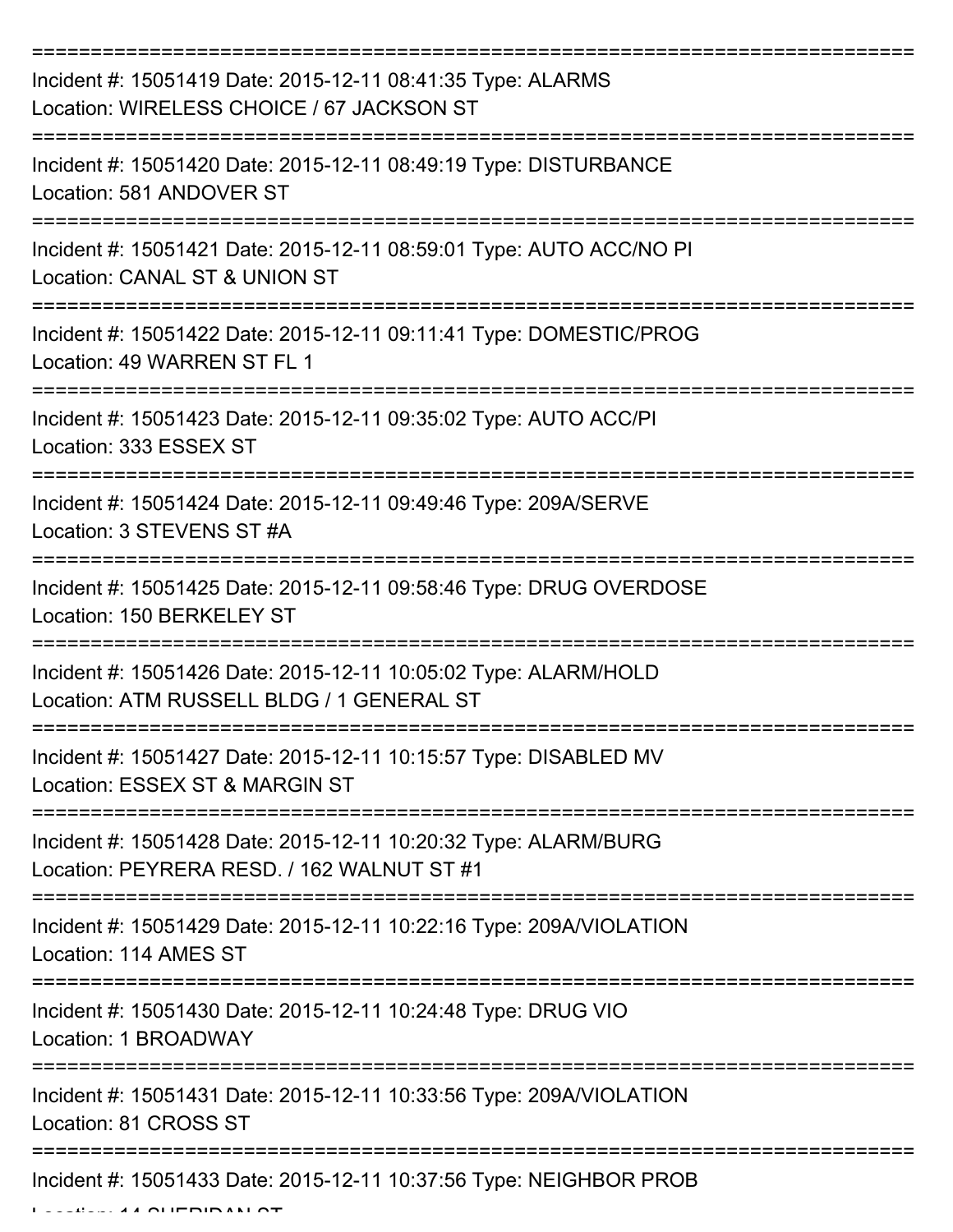| Incident #: 15051432 Date: 2015-12-11 10:38:20 Type: SUS PERS/MV<br>Location: HUSE ST & PARK ST                 |
|-----------------------------------------------------------------------------------------------------------------|
| Incident #: 15051434 Date: 2015-12-11 10:39:17 Type: COUNTERFEIT<br>Location: MAPLE ST & SHORT ST               |
| Incident #: 15051435 Date: 2015-12-11 11:00:00 Type: ALARM/BURG<br>Location: KEY POLYMER / 17 SHEPARD ST        |
| Incident #: 15051436 Date: 2015-12-11 11:01:18 Type: AUTO ACC/NO PI<br>Location: KINGSTON ST & NEWTON ST        |
| Incident #: 15051437 Date: 2015-12-11 11:02:30 Type: SPECIAL CHECK<br>Location: 10 DIAMOND ST                   |
| Incident #: 15051438 Date: 2015-12-11 11:09:54 Type: STOL/MV/PAS<br>Location: AMESBURY ST & COMMON ST           |
| Incident #: 15051439 Date: 2015-12-11 11:14:43 Type: MEDIC SUPPORT<br>Location: 1 DOYLE ST FL 2                 |
| Incident #: 15051440 Date: 2015-12-11 11:28:04 Type: SUS PERS/MV<br>Location: 508 HOWARD ST                     |
| Incident #: 15051441 Date: 2015-12-11 11:35:35 Type: LIC PLATE STO<br>Location: 938 ESSEX ST<br>--------------- |
| Incident #: 15051442 Date: 2015-12-11 12:04:58 Type: KEEP PEACE<br>Location: 141 AMESBURY ST #307 FL 3          |
| Incident #: 15051443 Date: 2015-12-11 12:08:47 Type: GENERAL SERV<br>Location: 3 STEVENS ST #A                  |
| Incident #: 15051444 Date: 2015-12-11 12:14:15 Type: DISTURBANCE<br>Location: 233 WINTHROP AV                   |
| Incident #: 15051445 Date: 2015-12-11 12:16:52 Type: A&B PAST<br>Location: 71 N PARISH RD                       |
| Incident #: 15051446 Date: 2015-12-11 12:46:56 Type: SUS PERS/MV                                                |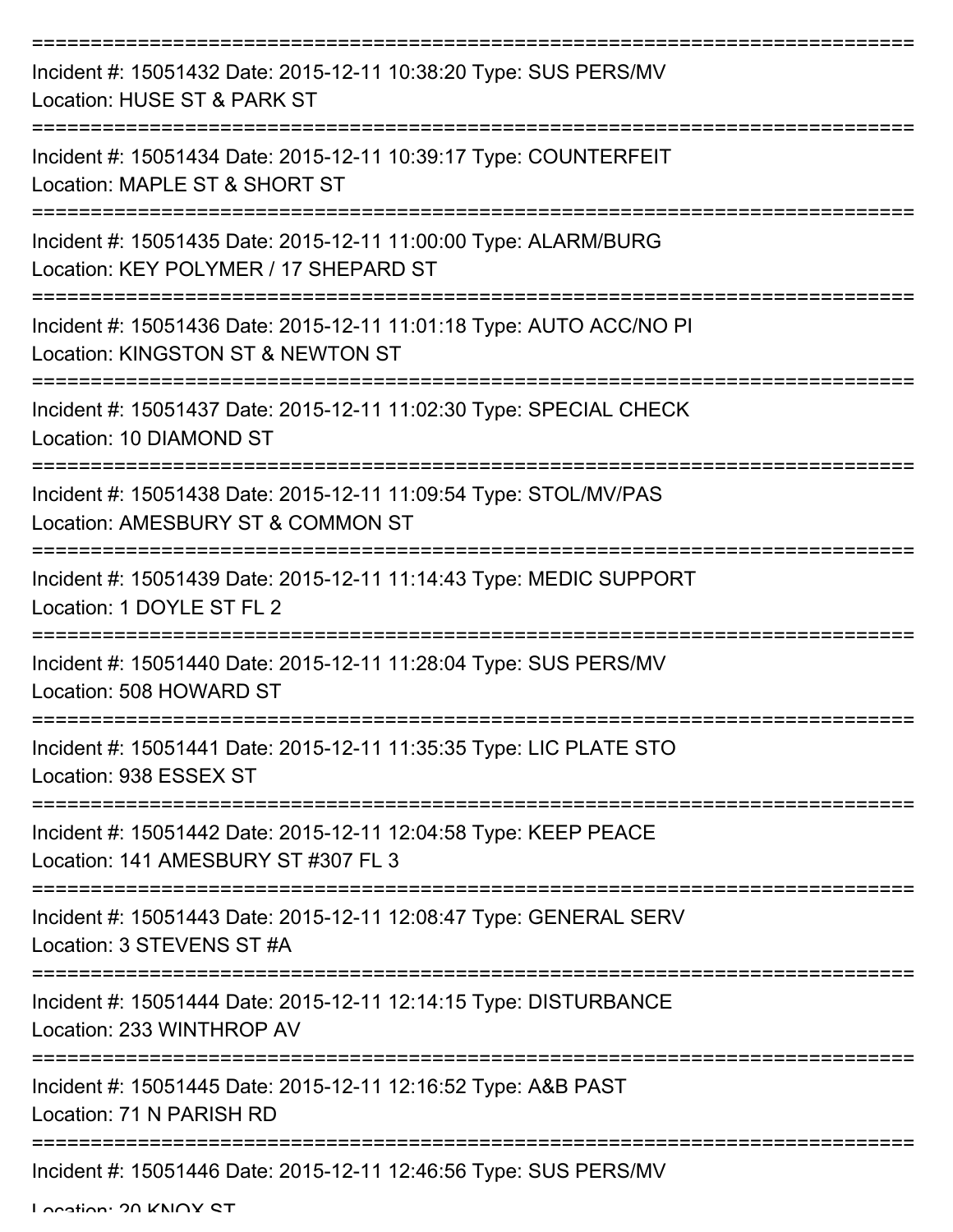| Incident #: 15051447 Date: 2015-12-11 12:55:13 Type: SUS PERS/MV<br>Location: 141 AMESBURY ST FL 5                       |
|--------------------------------------------------------------------------------------------------------------------------|
| Incident #: 15051448 Date: 2015-12-11 13:04:02 Type: LARCENY/PAST<br>Location: 394 LOWELL ST FL 2                        |
| Incident #: 15051449 Date: 2015-12-11 13:13:50 Type: DISTURBANCE<br>Location: 169 HAVERHILL ST                           |
| Incident #: 15051450 Date: 2015-12-11 13:14:13 Type: DISTURBANCE<br>Location: 87 SUMMER ST                               |
| Incident #: 15051451 Date: 2015-12-11 13:15:46 Type: DOMESTIC/PAST<br>Location: 71 RAILROAD ST                           |
| Incident #: 15051452 Date: 2015-12-11 13:19:43 Type: ALARM/BURG<br>Location: WILKERSON RESD. / 7 WOOD LN                 |
| ---------------------<br>Incident #: 15051453 Date: 2015-12-11 13:38:31 Type: MISSING PERS<br>Location: 233 HAVERHILL ST |
| Incident #: 15051454 Date: 2015-12-11 13:51:28 Type: TRESPASSING<br>Location: SOVERIGN BANK / 296 ESSEX ST               |
| Incident #: 15051455 Date: 2015-12-11 13:54:22 Type: M/V STOP<br>Location: BELKNAP ST & EVERETT ST                       |
| Incident #: 15051456 Date: 2015-12-11 13:55:42 Type: DRUG VIO<br>Location: PARK ST & TRENTON ST                          |
| Incident #: 15051457 Date: 2015-12-11 13:57:15 Type: LOST PROPERTY<br>Location: 90 LOWELL ST                             |
| Incident #: 15051458 Date: 2015-12-11 14:02:05 Type: M/V STOP<br>Location: ANDOVER ST & FURBER ST                        |
| Incident #: 15051459 Date: 2015-12-11 14:05:42 Type: TENANT PROB<br>Location: 11 LAWRENCE ST #302                        |
| Incident #: 15051460 Date: 2015-12-11 14:12:05 Type: ALARM/BURG<br>Location: 151 FERRY ST                                |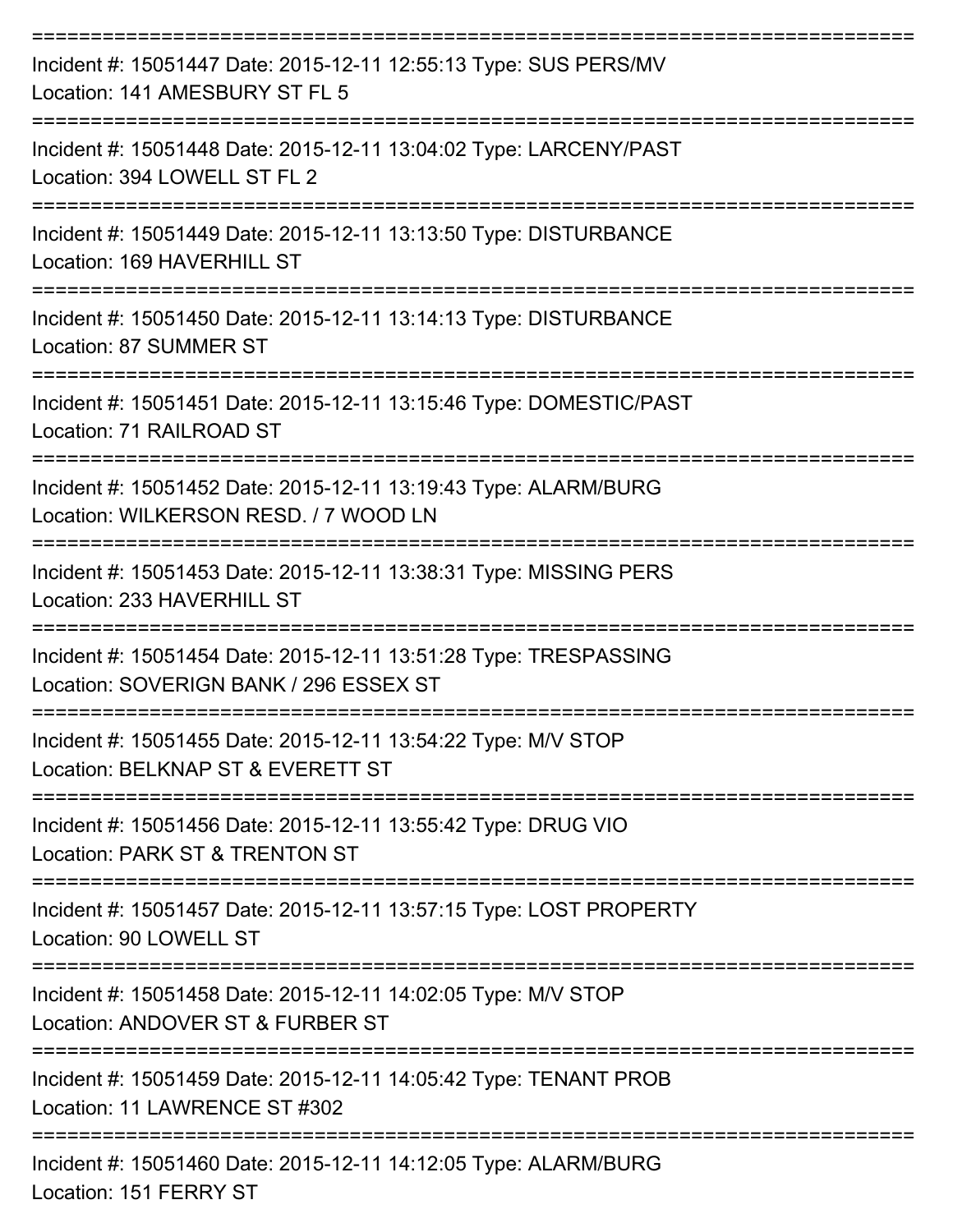| Incident #: 15051461 Date: 2015-12-11 14:19:34 Type: CK WELL BEING<br>Location: METHUEN ST & MILL ST                             |
|----------------------------------------------------------------------------------------------------------------------------------|
| :===========================<br>Incident #: 15051462 Date: 2015-12-11 14:21:05 Type: M/V STOP<br>Location: BROADWAY & TREMONT ST |
| Incident #: 15051463 Date: 2015-12-11 14:23:15 Type: AMBULANCE ASSSI<br>Location: NECC / 45 FRANKLIN ST                          |
| Incident #: 15051464 Date: 2015-12-11 14:24:55 Type: CK WELL BEING<br>Location: LAWRENCE PUBLIC LIBRARY / 51 LAWRENCE ST         |
| Incident #: 15051465 Date: 2015-12-11 14:43:03 Type: INVEST CONT<br>Location: 2 MILL ST<br>:===========================          |
| Incident #: 15051466 Date: 2015-12-11 15:07:29 Type: DOMESTIC/PAST<br>Location: 40 KENNETH ST                                    |
| Incident #: 15051467 Date: 2015-12-11 15:11:15 Type: SUS PERS/MV<br>Location: S UNION ST & WINTHROP AV                           |
| Incident #: 15051468 Date: 2015-12-11 15:21:19 Type: CK WELL BEING<br>Location: 22 EMERALD AV                                    |
| Incident #: 15051469 Date: 2015-12-11 15:25:34 Type: M/V STOP<br>Location: BROADWAY & TREMONT ST                                 |
| Incident #: 15051470 Date: 2015-12-11 15:27:00 Type: AUTO ACC/UNK PI<br><b>Location: 51 LAWRENCE ST</b>                          |
| Incident #: 15051471 Date: 2015-12-11 15:38:52 Type: MEDIC SUPPORT<br>Location: 147 FERRY ST FL 1ST                              |
| Incident #: 15051472 Date: 2015-12-11 16:08:32 Type: INVESTIGATION<br>Location: 94 SULLIVAN AV                                   |
| Incident #: 15051473 Date: 2015-12-11 16:11:05 Type: DISTURBANCE<br>Location: 160 COMMON ST                                      |
| Incident #: 15051474 Date: 2015-12-11 16:13:30 Type: DOMESTIC/PROG<br>Location: 108 GREENWOOD ST FL 2ND                          |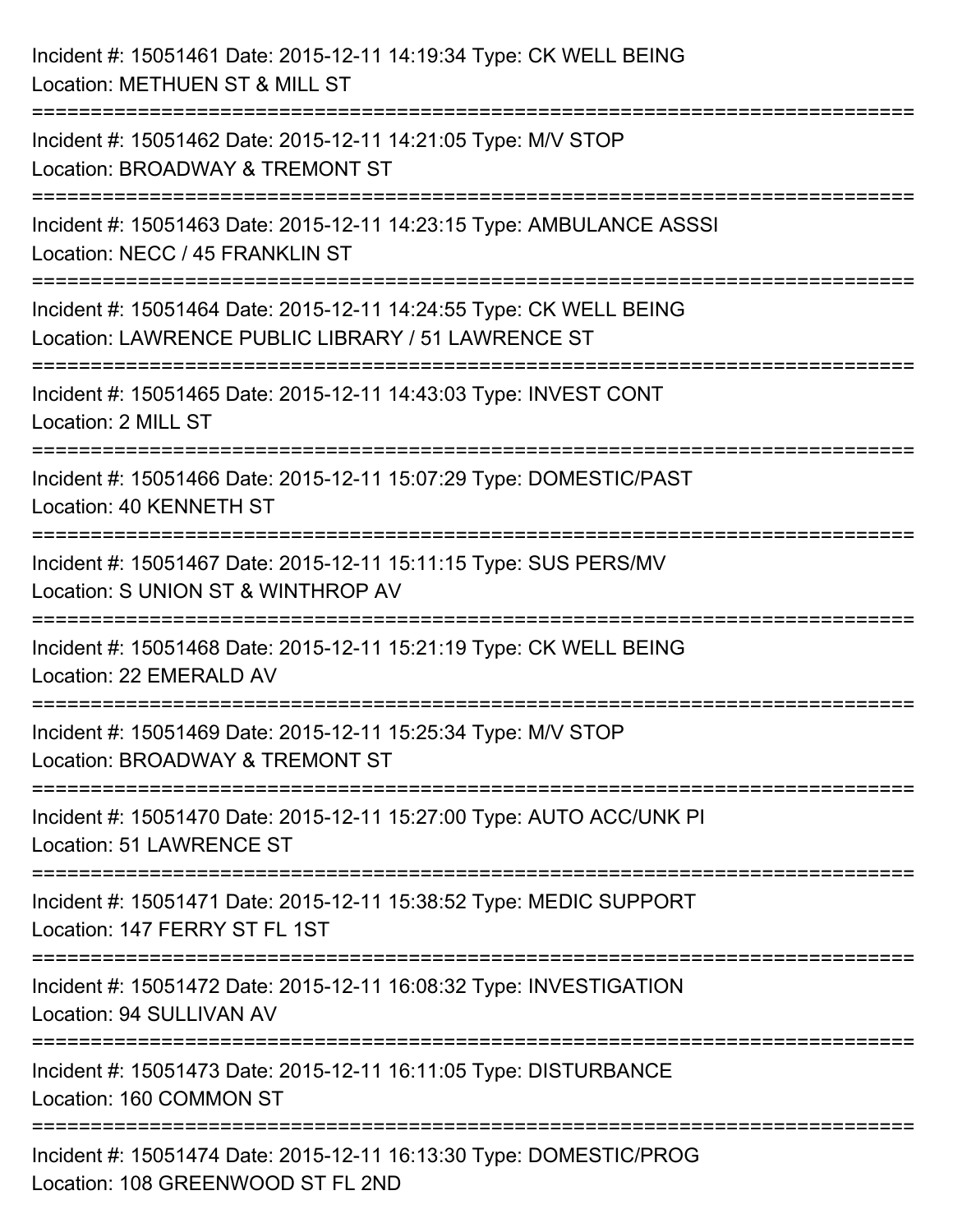| Incident #: 15051475 Date: 2015-12-11 16:17:06 Type: AUTO ACC/UNK PI<br>Location: 207 LAWRENCE ST                                                             |
|---------------------------------------------------------------------------------------------------------------------------------------------------------------|
| Incident #: 15051476 Date: 2015-12-11 16:31:02 Type: LARCENY/PAST<br>Location: 71 N PARISH RD                                                                 |
| Incident #: 15051477 Date: 2015-12-11 16:46:51 Type: AUTO ACC/NO PI<br>Location: HEMLOCK ST & LAWRENCE ST<br>===================================              |
| Incident #: 15051478 Date: 2015-12-11 16:51:42 Type: E911 HANGUP<br>Location: DIMAMBRO RESD. / 12 LASALLE AV                                                  |
| Incident #: 15051479 Date: 2015-12-11 16:55:20 Type: HIT & RUN M/V<br>Location: HAVERHILL ST & JACKSON ST                                                     |
| Incident #: 15051480 Date: 2015-12-11 17:01:40 Type: AUTO ACC/PI<br>Location: HAFFNERS GAS STATION / 262 LAWRENCE ST<br>===================================== |
| Incident #: 15051481 Date: 2015-12-11 17:02:14 Type: AUTO ACC/PI<br>Location: 328 ANDOVER ST                                                                  |
| Incident #: 15051482 Date: 2015-12-11 17:03:05 Type: AUTO ACC/NO PI<br>Location: BURGER KING / 187 BROADWAY                                                   |
| Incident #: 15051483 Date: 2015-12-11 17:03:38 Type: SUS PERS/MV<br>Location: 32 SRPUCE ST                                                                    |
| Incident #: 15051484 Date: 2015-12-11 17:35:25 Type: MEDIC SUPPORT<br>Location: 204 S UNION ST FL 1                                                           |
| Incident #: 15051485 Date: 2015-12-11 17:43:50 Type: MAL DAMAGE<br>Location: 23 MARTHA LN                                                                     |
| Incident #: 15051486 Date: 2015-12-11 17:45:59 Type: UNWANTEDGUEST<br>Location: 193 S UNION ST                                                                |
| Incident #: 15051487 Date: 2015-12-11 17:55:52 Type: SUICIDE ATTEMPT<br>Location: 12 METHUEN ST FL 2                                                          |
| Incident #: 15051488 Date: 2015-12-11 17:57:12 Type: ALARM/BURG<br>Location: POINT AFTER CLUB / 15 UNION ST #70                                               |

===========================================================================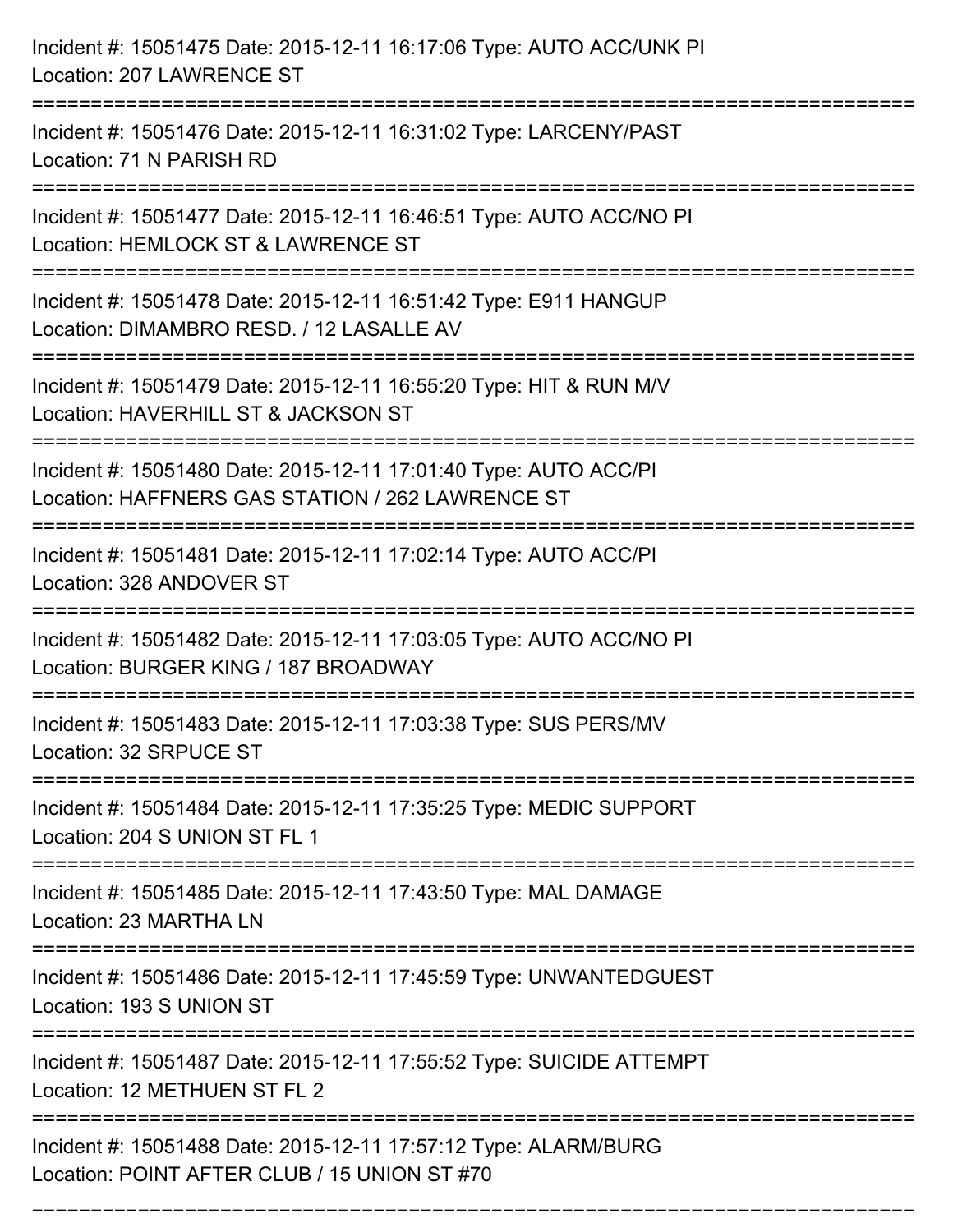| Incident #: 15051489 Date: 2015-12-11 18:00:17 Type: MEDIC SUPPORT<br>Location: 34 BRADFORD ST #3 A FL 3 RIGHT                           |
|------------------------------------------------------------------------------------------------------------------------------------------|
| Incident #: 15051490 Date: 2015-12-11 18:03:36 Type: THREATS<br>Location: ESSEX CTY SHERIFF / 499 ESSEX ST                               |
| Incident #: 15051491 Date: 2015-12-11 18:08:51 Type: M/V STOP<br>Location: 164 S UNION ST                                                |
| Incident #: 15051492 Date: 2015-12-11 18:14:07 Type: M/V STOP<br>Location: S UNION ST & SALEM ST                                         |
| Incident #: 15051493 Date: 2015-12-11 18:16:05 Type: M/V STOP<br>Location: GRAFTON ST & WINTHROP AV                                      |
| Incident #: 15051494 Date: 2015-12-11 18:24:00 Type: AUTO ACC/NO PI<br>Location: 109 FERRY ST                                            |
| Incident #: 15051495 Date: 2015-12-11 18:30:25 Type: ALARMS<br>Location: BILL MITCHELL RESD / 133 MARGIN ST<br>========================= |
| Incident #: 15051496 Date: 2015-12-11 18:36:01 Type: SUS PERS/MV<br>Location: 105-107 MARGIN ST                                          |
| Incident #: 15051497 Date: 2015-12-11 18:40:37 Type: MISSING PERS<br>Location: 383 CHESTNUT ST                                           |
| Incident #: 15051498 Date: 2015-12-11 18:49:12 Type: M/V STOP<br>Location: WALGREENS / 220 S BROADWAY                                    |
| Incident #: 15051499 Date: 2015-12-11 18:55:49 Type: M/V STOP<br>Location: HAVERHILL ST & WARREN ST                                      |
| Incident #: 15051500 Date: 2015-12-11 19:00:47 Type: M/V STOP<br>Location: HAMPSHIRE ST & VALLEY ST<br>======================            |
| Incident #: 15051501 Date: 2015-12-11 19:03:24 Type: M/V STOP<br>Location: BRADFORD ST & BROADWAY                                        |
| Incident #: 15051502 Date: 2015-12-11 19:20:21 Type: SPECIAL CHECK<br>Location: 6 DIAMOND ST                                             |
|                                                                                                                                          |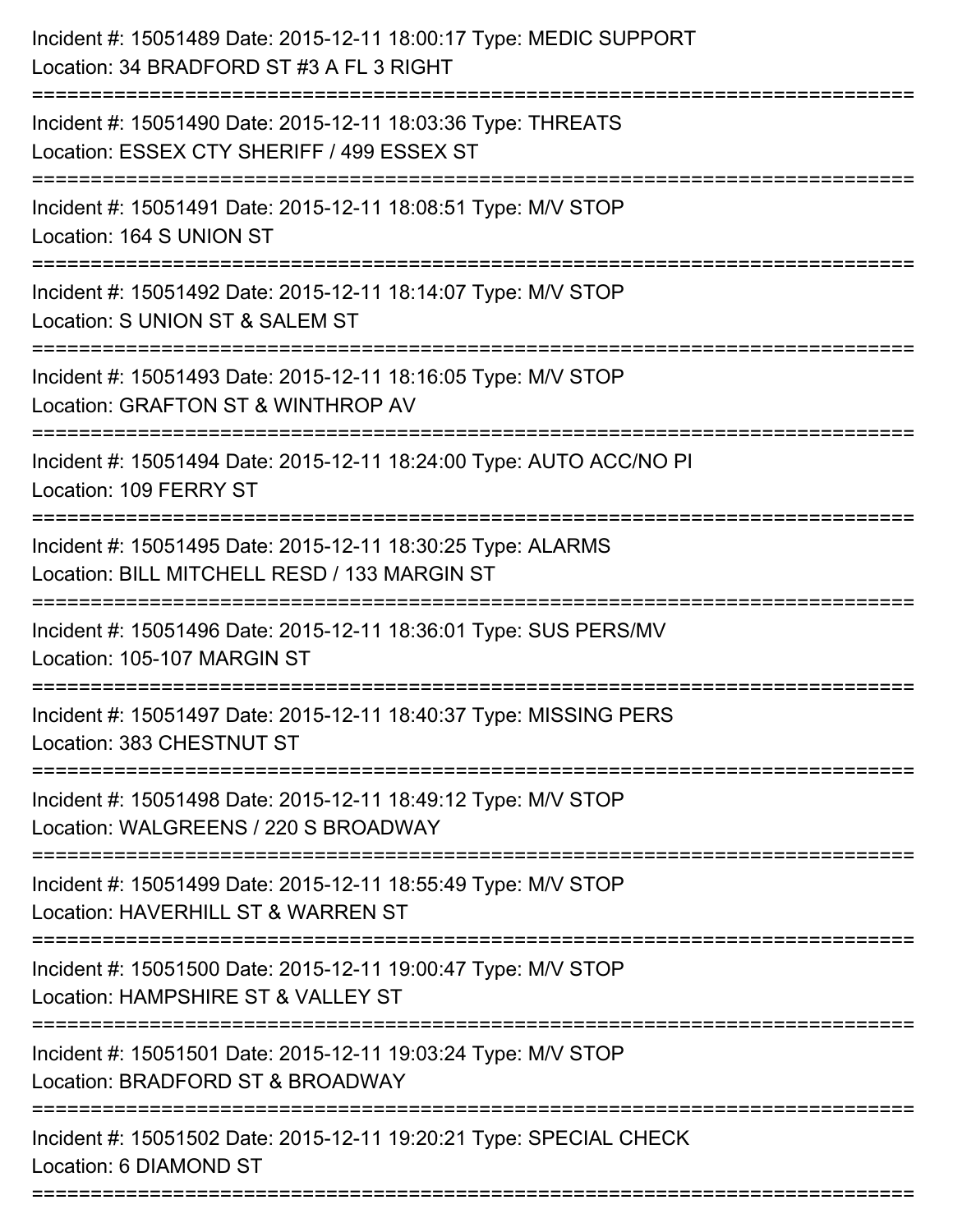Location: 2 MUSEUM SQ

| Incident #: 15051504 Date: 2015-12-11 19:29:46 Type: MEDIC SUPPORT<br>Location: 383 HAVERHILL ST                               |
|--------------------------------------------------------------------------------------------------------------------------------|
| Incident #: 15051505 Date: 2015-12-11 19:33:26 Type: DISTURBANCE<br>Location: CROWN FRIED CHICKEN / 205 BROADWAY               |
| Incident #: 15051506 Date: 2015-12-11 19:34:56 Type: DISORDERLY<br>Location: 71 BOXFORD ST                                     |
| Incident #: 15051507 Date: 2015-12-11 19:57:00 Type: MEDIC SUPPORT<br>Location: KENTUCKY FRIED CHICKEN / 490 S UNION ST        |
| Incident #: 15051508 Date: 2015-12-11 20:24:24 Type: MEDIC SUPPORT<br>Location: 18 BROADWAY                                    |
| Incident #: 15051509 Date: 2015-12-11 20:28:24 Type: MAL DAMAGE<br>Location: 140 FARNHAM ST                                    |
| Incident #: 15051510 Date: 2015-12-11 20:38:13 Type: DRUG VIO<br>Location: 193 PARKER ST                                       |
| Incident #: 15051511 Date: 2015-12-11 20:44:29 Type: SUS PERS/MV<br>Location: MERRIMACK VALLEY CREDIT UNION / 500 MERRIMACK ST |
| Incident #: 15051512 Date: 2015-12-11 20:52:11 Type: ALARM/BURG<br>Location: 195 LAWRENCE ST #2                                |
| Incident #: 15051513 Date: 2015-12-11 21:01:58 Type: MEDIC SUPPORT<br>Location: 9 SUMMER ST #S502                              |
| Incident #: 15051514 Date: 2015-12-11 21:06:43 Type: ALARMS<br>Location: DOCTORS CENTER / 100 AMESBURY ST                      |
| Incident #: 15051515 Date: 2015-12-11 21:08:02 Type: MEDIC SUPPORT<br>Location: 33 E DALTON ST                                 |
| Incident #: 15051516 Date: 2015-12-11 21:51:18 Type: SUS PERS/MV<br>Location: 57 KING ST                                       |
|                                                                                                                                |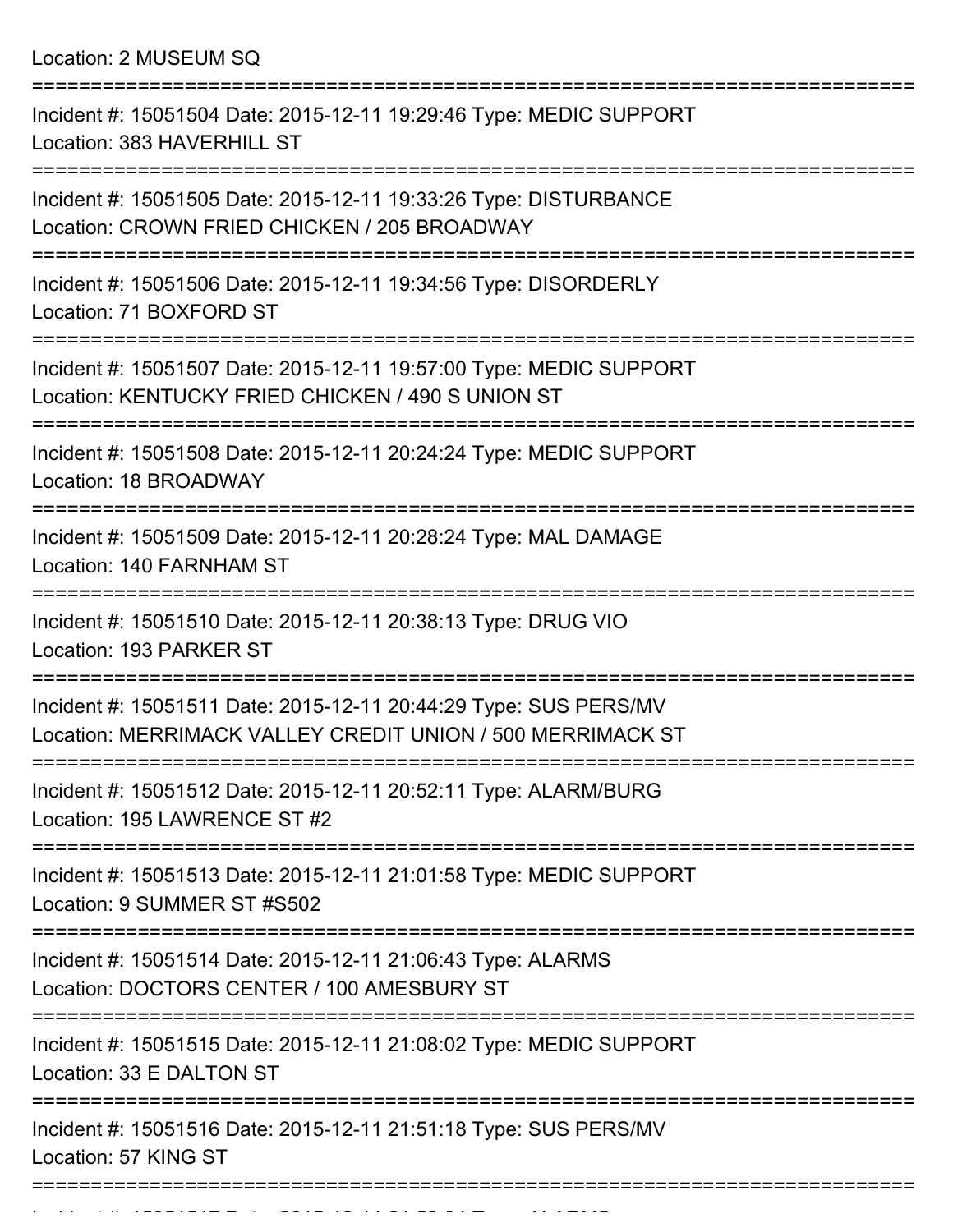Location: MAROUN RESD. / 189 HIGH ST

| Incident #: 15051518 Date: 2015-12-11 21:56:06 Type: M/V STOP<br>Location: BROADWAY & TREMONT ST                                    |
|-------------------------------------------------------------------------------------------------------------------------------------|
| Incident #: 15051519 Date: 2015-12-11 22:01:27 Type: ALARMS<br>Location: COMMUNITY ADULT DAYCARE / 120 BROADWAY                     |
| Incident #: 15051520 Date: 2015-12-11 22:06:46 Type: AUTO ACC/UNK PI<br>Location: 112 PARK ST                                       |
| Incident #: 15051521 Date: 2015-12-11 22:14:35 Type: ALARMS<br>Location: ESPERANZA ACADEMY / 198 GARDEN ST                          |
| Incident #: 15051522 Date: 2015-12-11 22:32:09 Type: STOL/MV/PAS<br>Location: 13 W DALTON ST                                        |
| Incident #: 15051523 Date: 2015-12-11 22:39:07 Type: M/V STOP<br>Location: BOXFORD ST & GARFIELD ST                                 |
| Incident #: 15051524 Date: 2015-12-11 22:55:56 Type: MEDIC SUPPORT<br>Location: 383 HAVERHILL ST                                    |
| Incident #: 15051525 Date: 2015-12-11 23:13:00 Type: STOL/MV/PAS<br>Location: 114 OSGOOD ST                                         |
| Incident #: 15051526 Date: 2015-12-11 23:13:52 Type: ALARMS<br>Location: ESPERANZA ACADEMY / 198 GARDEN ST                          |
| Incident #: 15051528 Date: 2015-12-11 23:14:54 Type: TOW OF M/V<br>Location: 657 ESSEX ST                                           |
| Incident #: 15051527 Date: 2015-12-11 23:15:13 Type: NOISE ORD<br>Location: 26 PARK ST                                              |
| Incident #: 15051529 Date: 2015-12-11 23:26:48 Type: MEDIC SUPPORT<br>Location: MARY INM NURSING/RESTORATIVE / 172 LAWRENCE ST FL 3 |
| Incident #: 15051530 Date: 2015-12-11 23:30:38 Type: MAL DAMG PROG<br>Location: WARD SIX CLUB / 57 SPRINGFIELD ST                   |
|                                                                                                                                     |